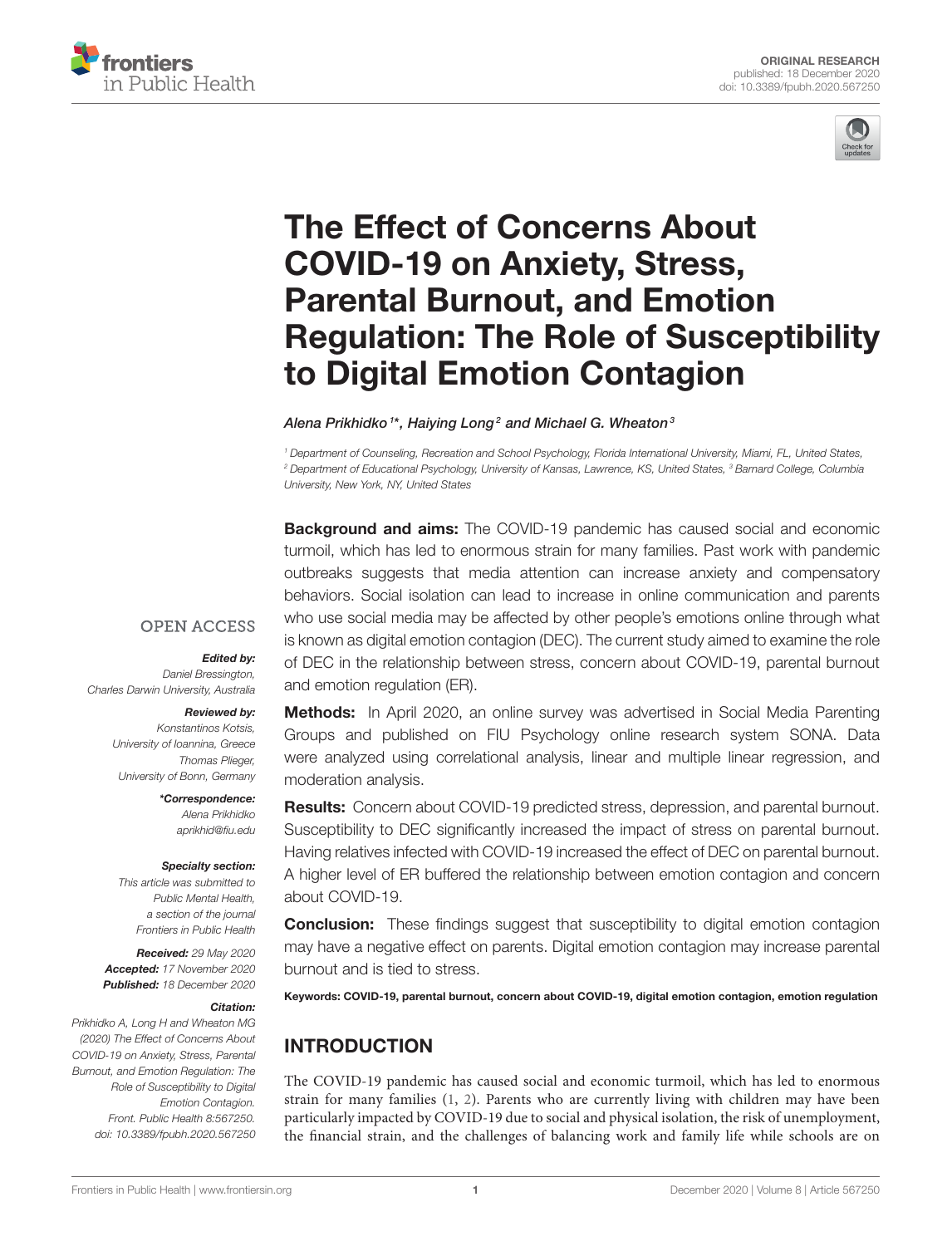lockdown. Increasing numbers of US mothers have symptoms of clinical depression and anxiety during the pandemic [\(3,](#page-8-2) [4\)](#page-8-3). Anxiety may lead to burnout [\(5\)](#page-8-4), which can have detrimental consequences for parents' and children's well-being [\(6\)](#page-8-5). It is important to study the ways that American families have been affected by the COVID-19 outbreak to determine how concerns about or fears of the virus may have led to excessive anxiety, stress, and parental burnout and to understand whether parental emotion regulation (ER) strategies may have buffered these effects.

In addition, being on lockdown during quarantine, many parents and children have used telecommunication to stay connected with their family, friends, teachers, and colleagues. The majority of contact occurs via the internet, which was actively used by mothers before the Pandemic: during the year 2018, 59% of U.S. mothers accessed social media several times per day, and spent 214 min browsing the internet on a daily basis [\(7\)](#page-8-6). Thus, it is worth considering the ways in which digital connections may have affected mental health. As it spreads, COVID-19 has been frequently reported in mass media and social media (e.g., Facebook and Twitter). Importantly, past work with pandemic outbreaks suggests that media attention can increase anxiety and compensatory behaviors [\(8\)](#page-8-7). Online communication takes a multitude of forms, including navigating social media either actively (e.g., posting on Facebook parenting groups and asking for advice) or passively (e.g., reading what other users post and not engaging in communication). Emotional experiences are often "contagious" in that they can be transmitted from one person to another, which is so-called emotion contagion effects. Parents who use social media may be susceptible to digital emotion contagion (DEC), which involves being affected by other people's emotional expressions online. In social isolation, parents may become prone to either positive or negative DEC, which can affect their anxiety, stress, and burnout. However, very little is known about the ways that DEC affected parents during the COVID-19 pandemic.

In light of its easy transmission and severity of its symptoms, many individuals have experienced anxiety about contracting COVID-19. This can be interpreted as a specific manifestation of illness anxiety, which refers to a set of emotional experiences that are tied to imaginary threats of becoming ill. It is normal and adaptive to have some level of anxiety and concern about one's health [\(9\)](#page-8-8) because this can motivate protective actions like handwashing and following social distance guidelines. However, individuals who are fearful of a pandemic illness can become excessive and maladaptive, leading to significant distress and impairment in functioning [\(10\)](#page-8-9). According to Schimmenti [\(11\)](#page-8-10), the COVID-19 pandemic is characterized by the following fear experiences: (a) fear of the body/fear for the body, (b) fear of significant others/fear for significant others, (c) fear of not knowing/fear of knowing, and (d) fear of taking action/fear of inaction. This set of fears manifests in anxieties that people may have about the virus. One of the core features of these fears and anxieties is personal relevance of the pandemic that increases fear reactions along with the presence of the chronic illness and death in the family due to COVID-19 [\(4\)](#page-8-3). In the present study, we asked participants if any of their relatives had been infected with COVID-19, aiming to examine the relationship between one of the anxieties mentioned above (i.e., fear for significant others), excessive concern about COVID-19, and parental burnout.

Risk factors for excessive illness anxiety about COVID-19 include heightened trait health anxiety and cyberchondria, while receiving realistic information about the pandemic and using adaptive ER strategies appear to help individuals to cope with anxiety [\(4\)](#page-8-3). According to Jungmann and Witthöft [\(4\)](#page-8-3), excessive use of the internet during the pandemic may be considered a safety-seeking behavior that people use to cope with illness anxiety toward COVID-19. However, this intensive internet browsing may paradoxically affect people's emotions as they may read threatening information that increases anxiety.

COVID-19 is highly publicized in the mass and social media. Past research on other pandemic illness outbreaks showed that media reports about the spread of virulent illnesses such as H1N1 "Swine Flu," Ebola, and Zika led to excessive anxiety and stress [\(8\)](#page-8-7). Therefore, the extent to which COVID-19 has been covered in the media and online is likely to lead to high levels of anxiety. However, the association between using social media and anxiety is complex and multifaceted. There is evidence of increased life satisfaction as a result of social media usage [\(12\)](#page-8-11). Simultaneously, Dhir et al. [\(13\)](#page-8-12) showed that compulsive social media usage evoked social media fatigue, which resulted in elevated anxiety, fear of missing out valuable information, and depression. Research indicated that mothers use social networking sites to seek information about the expectations of motherhood, improve confidence as a mother [\(14\)](#page-8-13), compare themselves to other mothers, and express emotions [\(15\)](#page-8-14). Online communication may involve social support and foster a sense of connection and increase well-being when people use Facebook actively [\(16\)](#page-8-15). Meanwhile, passive usage of social media decreases emotional well-being and increases envy, which, along with social comparison, moderates the relationship between Facebook use and depression [\(17\)](#page-8-16). Amaro [\(18\)](#page-8-17) found that greater downward comparison led to greater parenting satisfaction. Thus, if a mother compares herself to other mothers and concludes that she is more successful, she feels satisfied as a parent.

Currently, there is a limited amount of data on the relationship between social media usage by parents, anxiety, and burnout during a Pandemic. These relationships may be moderated by susceptibility to digital emotion contagion (DEC), which is the tendency to mimic and synchronize nonverbal behaviors with those of another person [\(19\)](#page-8-18). According to Hess and Fisher [\(20\)](#page-8-19), emotional mimicry evolves in a specific social context when people seek affiliation, thus, most often people aren't mimicking emotions of strangers or antagonistic emotions. However, this relates mostly to positive emotions (e.g., excitement and happiness), while negative emotions (e.g., anger and sadness) are more likely to be contagious among strangers, which forms an emotional ripple effect [\(21,](#page-8-20) [22\)](#page-8-21) and amplifies shared stressful experiences [\(23\)](#page-8-22). Moreover, when people observe others dealing with a stressful situation, their cortisol levels elevate, eliciting affective stress contagion [\(24\)](#page-8-23). Thus, if a person is surrounded by strangers, they will be more likely to "catch" negative emotions than positive ones. This is especially relevant for the online communication where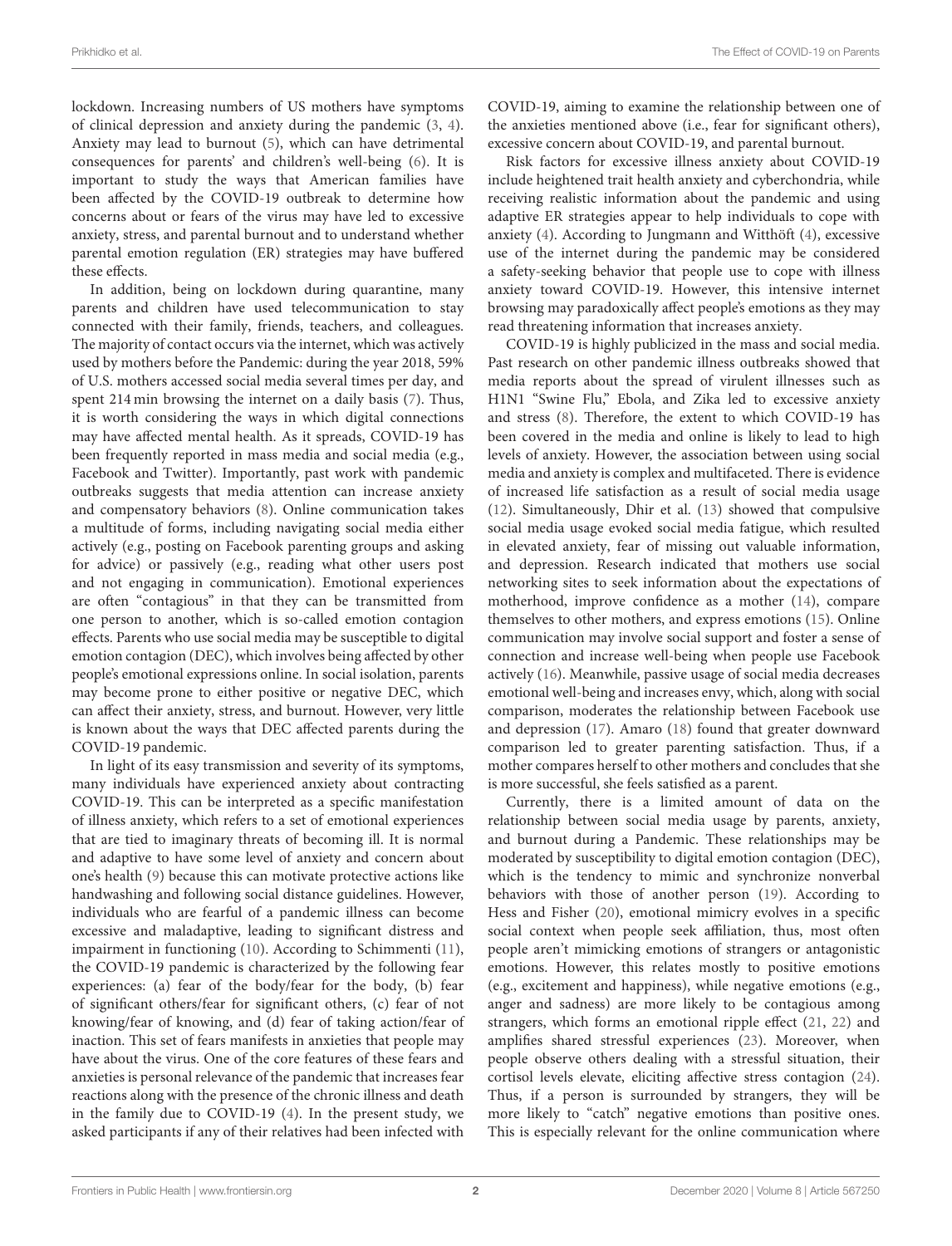people are susceptible to DEC [\(25\)](#page-8-24). DEC is further mediated by social media and other online communication platforms. It can increase both positive (e.g., joy, love, compassion) and negative (e.g., fear, anxiety, sadness) emotions [\(26\)](#page-8-25). Additionally, social media (e.g., Facebook) may lead to envy and decline in positive mood over time [\(27\)](#page-9-0). Given that the relationship between DEC and social media is still an evolving topic in the field and that COVID-19 is an emerging situation, little is known about how DEC affects parents who use social media platforms during COVID-19 pandemic. Furthermore, very few studies have examined personal characteristics related to emotion contagion. Goldenberg and Gross [\(25\)](#page-8-24) argue that the degree of contagion may be affected by social media behaviors, age, gender, culture, and time spent online along with the activity vs. passivity. One of the personal characteristics that leads to emotion contagion may be proneness to engage emotionally with other people online. Doherty [\(28\)](#page-9-1) developed a measure for emotion contagion to assess individual differences in "susceptibility to emotion contagion (i.e., the likelihood of "catching" the emotions of others)" (p. 132). Scores on this measure indicated that emotion contagion was positively associated with sensitivity to others, self-esteem, and empathy. Susceptibility to catch other people's emotions was negatively associated with selfassertiveness, emotional stability, and alienation (p. 149). Ferrara and Yang [\(29\)](#page-9-2) identified two types of individuals based on the level of susceptibility to emotion contagions: highly and scarcely susceptible users. Although people of both types are equally prone to take on positive emotions, there are different in the inclination to adopt negative emotions, with scarcely susceptible users having higher negative emotions.

Research on the relationship between burnout and emotion contagion is scarce. Petita and Jiang [\(30\)](#page-9-3) found a positive relationship between burnout and contagion of fear and a negative relationship between joy contagion and burnout. The authors explored the relationship between job uncertainty and emotion contagion and argued that the contagion of fear increases the feeling of uncertainty, which leads to exhaustion. Uncertainty accompanies parents who are trying to balance work and family during the pandemic, leading to parental burnout.

Parental burnout is a combination of a shattering exhaustion and a feeling that you are not good enough as a parent [\(6\)](#page-8-5), which often stems from social comparison [\(31\)](#page-9-4). Precursors to parents becoming burned out may include experiencing high levels of parenting stress, social pressure to be an ideal parent, trying to avoid parenting mistakes, assuming primary responsibilities for caring for the children in comparison to the partner's parenting responsibilities. Mikolajczak and Roskam [\(6\)](#page-8-5) established a theoretical framework for understanding parental burnout through the perspective of keeping a balance between risks and resources. Risks are defined as factors that increase parental stress, such as low emotional intelligence, lack of support, and excessive parental duties. Resources, on the other hand, decrease stress and enhance well-being. Parental stress may be alleviated by regular self-compassion practices, self-care, social support, and positive co-parenting. During the COVID-19 pandemic outbreak, parental stress levels have increased as the perceived risks increase. Many parents are fearful about becoming ill, not only for themselves but also for their loved ones. Additionally, the burden on many parents has increased as they juggle both working and homeschooling their children. Others have suffered lost jobs or have had to keep going to work in places where they could become infected with the COVID-19. These risks strain typical resources that parents use to maintain the risks/resources equilibrium. Thus, to cope and maintain wellbeing, a parent needs to add more resources, which is often challenging in the midst of the crisis, leading to the development of the burnout.

According to Roskam et al. [\(32\)](#page-9-5), parental burnout consists of four components: (a) contrast, (b) saturation, (c) distancing, and (d) exhaustion. Contrast represents the change between what a person used to be as a parent and being ashamed for what they have become as caregivers. Saturation is metaphorically described as being "fed up" with parenting. Distancing is an inability to do anything outside of usual routines. Finally, exhaustion represents overtiredness associated with the parenting role. These four components are of particular interest to the current study. The contrast scale resembles the burnout coming from comparing oneself in the current situation with a parent you were before. Parents may compare themselves with how they used to parent before the COVID-19 pandemic and may feel ashamed for not being good enough parents. Distancing could show itself through inability to change the routine easily, which would be understandable given increased parenting demands. Exhaustion would show that parents do not have enough resources to handle their responsibilities during the pandemic. Saturation would explain how being a parent is not something mothers and fathers enjoy during quarantine.

Burnout is tied to stress, which increases in emergency situations such as COVID-19 pandemic. Various factors can moderate the relationship between stress and burnout, such as social support [\(33\)](#page-9-6), optimism, pessimism, and coping [\(34\)](#page-9-7). Etzion [\(33\)](#page-9-6) found that social support mitigates the effect of stress on burnout. Riolli and Savicki [\(34\)](#page-9-7) discovered that the lower optimism and higher pessimism were related to depersonalization and emotional exhaustion under high chronic stress, and higher escape coping led to depersonalization. Although these studies were not conducted on parents, they provide insight on the potential relationship between stress and burnout that researchers may find among parents during the COVID-19 pandemic. For instance, Koeske and Koeske [\(35\)](#page-9-8) found that parental stress was associated with lower role satisfaction and self-esteem among mothers who did not get enough social support, which aligns with the research done by Etzion. Seeking social support may be one of the ER strategies that mothers may use when they try to change their negative emotions such as illness anxiety or depression. Social support can help mothers to get ideas on how to reinterpret the meaning of the situation with ER strategy of cognitive reappraisal. However, little is known about the role of ER in the relationship between stress and parental burnout. This represents an important gap in the literature, given that ER is a powerful resource that could aid in mitigating the stress brought up by COVID-19.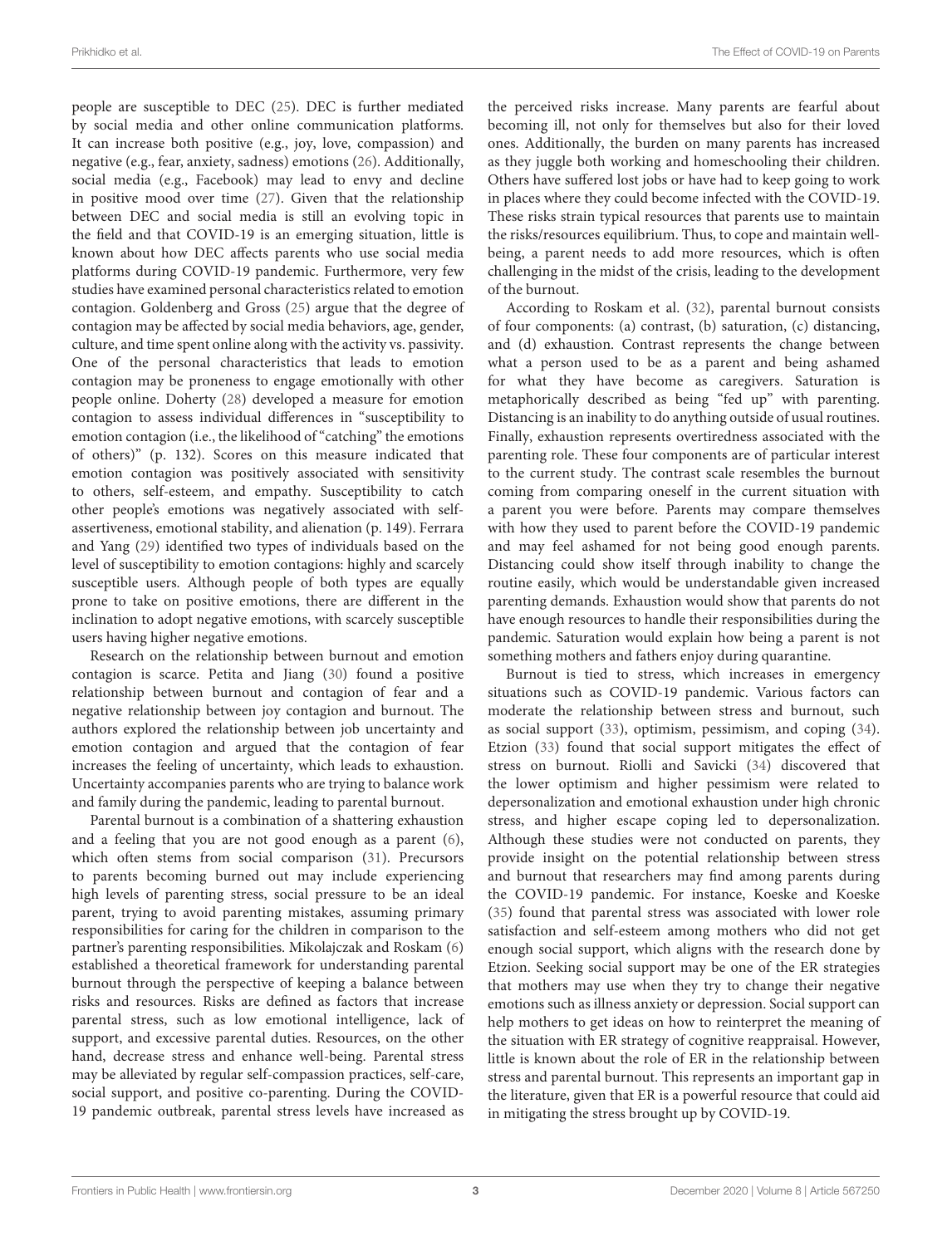Experiences of stress, burnout and negative emotions during the COVID-19 pandemic take a toll on parents who may try to regulate how they feel using a variety of strategies and techniques to modify emotional experiences and expressions. Emotion regulation (ER) represents time-limited, goal-directed, situationally relevant efforts to change positive and/or negative emotional states. People use ER to uplift and/or down-regulate both positive and negative emotions [[\(36\)](#page-9-9), p. 1]. ER benefits the self, partners, and family members, alleviating the burden of stress [\(37\)](#page-9-10). Two most frequently researched ER strategies are cognitive reappraisal and expressive suppression [\(38\)](#page-9-11). Cognitive reappraisal represents an attempt to change the meaning of the situation that evoked an emotion to change its emotional relevance [\(38\)](#page-9-11). Expressive suppression defines efforts to hide emotional expression and pretend that the emotion is not taking place. Although, there is evidence showing positive effects of suppression [e.g., [\(39\)](#page-9-12)], this strategy is found to be less effective than reappraisal because it decreases behavioral expression of an emotion and is less likely to change an emotion experience while increasing physiological reactions for people who suppress emotions [\(40\)](#page-9-13). Cognitive reappraisal is effective in changing both internal emotional experience and external behavioral manifestation of this experience [\(41\)](#page-9-14). One of the explanations why cognitive reappraisal may be more effective is that it is usually used when the emotion starts to unfold and is not as strong as it becomes when suppression is used, thus, requiring fewer resources to change the emotion [\(42\)](#page-9-15). An example of cognitive reappraisal used by a parent during the COVID-19 pandemic could be trying to think about a situation with homeschooling as an opportunity to spend more time with children. An example of emotion suppression would be feeling frustrated with a child who is not doing their homework and trying to hide frustration, pretending that it doesn't affect the parent. Both reappraisal and suppression were found to be related to specific coping strategies. People who often use reappraisal are more satisfied with life, more optimistic, and have greater self-esteem [\(38\)](#page-9-11). However, it is possible that parents under conditions of high stress may have limited abilities to use cognitive reappraisal [\(43\)](#page-9-16). In the current study, ER was measured to assess its potential moderating role between concern about COVID-19 and parental burnout.

# RESEARCH HYPOTHESES

The current study provides insight about the mechanisms that moderate the effect of stress on parental burnout, including the potential mitigating function of ER on the development of parental burnout among parents during a Pandemic.

Our hypotheses were:

H1: Degree of concern about COVID-19 predicts parental burnout.

H2: Digital emotion contagion moderates the relationship between concern about COVID-19 and parental burnout.

H3: ER moderates the relationship between digital emotion contagion and concern about COVID-19.

<span id="page-3-0"></span>TABLE 1 | Demographic background of participants.

| <b>Variables</b> | <b>Categories</b>             | Frequency      | Percent |
|------------------|-------------------------------|----------------|---------|
| Gender           | Mother                        | 142            | 91.6    |
|                  | Father                        | 10             | 6.5     |
| # of Children    | 1                             | 62             | 40.0    |
|                  | $\overline{2}$                | 64             | 41.3    |
|                  | 3                             | 19             | 12.3    |
|                  | $\overline{4}$                | 1              | 0.6     |
| Education        | less than high school         | 3              | 1.9     |
|                  | High school or equivalent     | 1              | 0.6     |
|                  | Some college                  | 3              | 1.9     |
|                  | Associate degree              | 47             | 30.3    |
|                  | Bachelor's degree             | 14             | 9.0     |
|                  | Master's degree               | 21             | 13.5    |
|                  | Professional/Specialty degree | $\overline{2}$ | 1.3     |
|                  | Doctoral degree               | 61             | 39.4    |
|                  | Others                        | 1              | 0.6     |
| Race             | Black/African American        | 20             | 12.9    |
|                  | White/Caucasian               | 114            | 73.5    |
|                  | Asian                         | $\overline{4}$ | 2.6     |
|                  | Others                        | 16             | 10.3    |
| Ethnicity        | Hispanic/Latino               | 50             | 32.3    |
|                  | Non-Hispanic/Latino           | 100            | 64.5    |

## MATERIALS AND METHODS

#### Procedure

Following institutional review board (IRB) approval, the first author recruited participants on social media (Facebook, Twitter, and Instagram) via poster flyr campaigns, online research system at the Florida International University (SONA), and word of mouth. The researchers also used a snowball sampling approach by asking participants to forward the information about the study to other parents. The researchers used Qualtrics, an online survey portal, to distribute the survey and collect data in April 2020.

#### **Participants**

The targeted population was adults who had children living with them. There were 155 parents who participated in the study, 142 mothers (92%) and 10 fathers (7%). The average age of participants was 37.25 years old  $(SD = 8.20)$ , with an age range of 21–59. Forty percent of participants had one child, 41.3% had two children, and 12.3% had three children, and 0.6% had four children. The average age of a child was 12.6 years old. The majority of the parents were married (78.1%). Over a third of the participants had a doctoral degree (39.4%), 30.3% had associate and 13.5% had a master's degree. The participants were mostly White (73.5%), 12.9% of them identified themselves as Black, and 32.3% were Hispanic/Latino (see **[Table 1](#page-3-0)**).

#### Measures

#### Concern About COVID-19

Concern about COVID-19 was measured by COVID-19 Threat Scale [CTS; [\(44\)](#page-9-17)]. The CTS is a self-report inventory that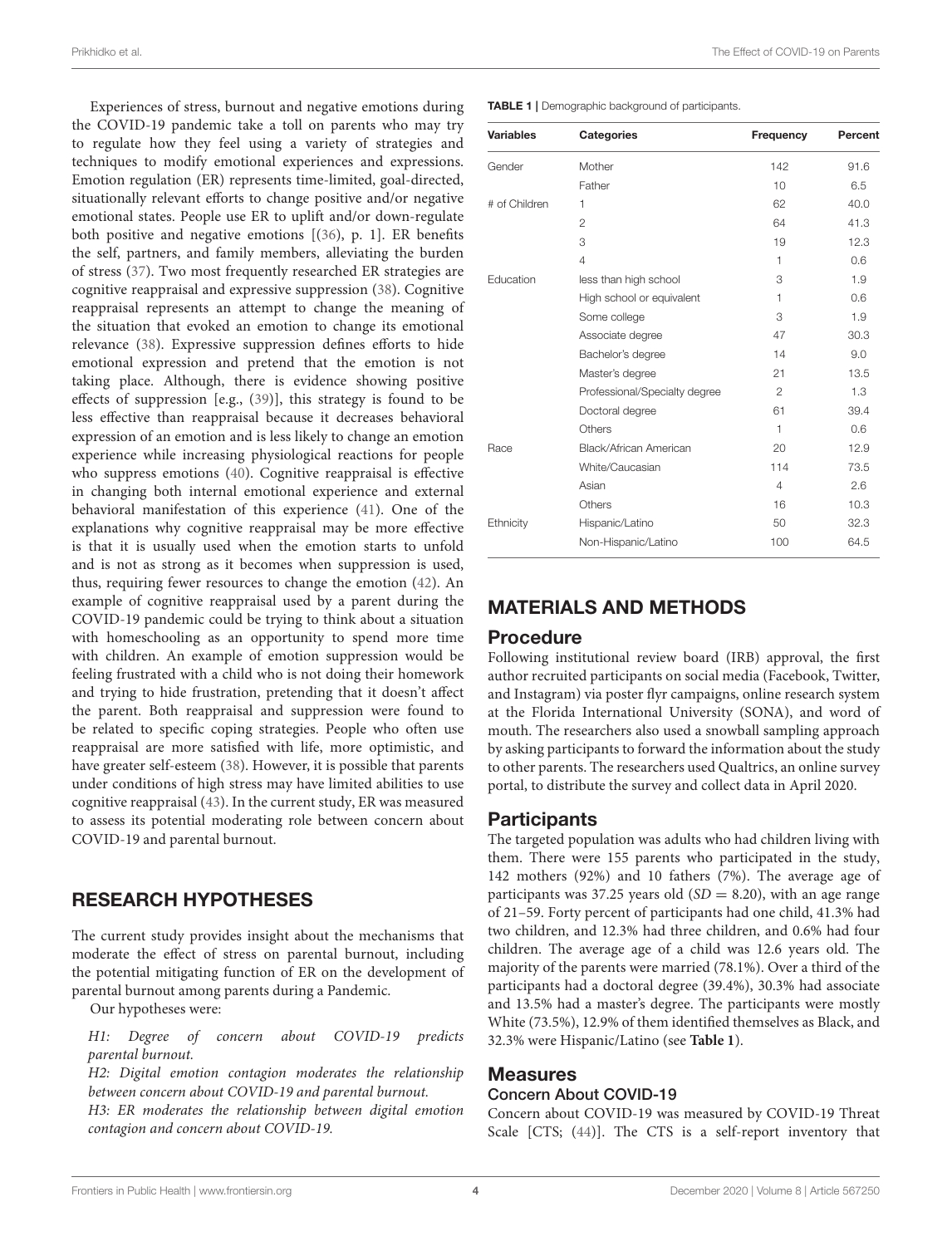was developed by adapting a questionnaire assessing anxiety in response to the H1N1 "Swine Flu" Influenza [\(8\)](#page-8-7). Items on the CTS quantify threat-related perceptions of the Coronavirus utilizing a 5-point Likert Scale (from 1- "Not at all" to 5- "Very Much"). Items asked participants to rate their fears that COVID-19 will spread widely in the United States, their fears about becoming ill or family members becoming ill, as well as behavioral changes in response to COVID-19 (e.g., decisions to be around other people, handwashing). Higher scores reflect a greater level of anxiety and more threat-related behaviors due to COVID-19. The Cronbach's Alpha of the scale was 0.84 in the current study.

## Digital Emotion Contagion

Susceptibility for digital emotion contagion was measured via a modified emotion contagion scale developed by Doherty [\(28\)](#page-9-1). The scale has 15 items and five subscales: happiness, love, fear, anger, and sadness. The items were modified to reflect online communication. An example of an item for the love subscale was, "When I look at the social media pictures of the one I love, my mind is filled with thoughts of romance." An example of an item for the happiness subscale was, "Being with a happy person on social media picks me up when I'm feeling down." The sadness scale had items such as, "I cry at sad videos on social media." An example of an item for the fear subscale was, "Watching the fearful faces of victims on the news makes me try to imagine how they might be feeling. The Anger subscale was represented by items such as, "I clench my jaws and my shoulders get tight when I see the angry faces on the news on social media." Participants rated their responses on a five-item Likert-type scale (from 5— "Always" to 1— "Never"). Cronbach's Alpha for the susceptibility for the digital contagion scale was 0.86 in the current study.

#### Parental Burnout Assessment

Parental burnout was measured using the 23-item Parental Burnout Assessment (PBA; 24). The PBA is used to assess the levels of exhaustion, saturation, contrast, and distancing of parental burnout. Sample items include "I find it exhausting just thinking of everything I have to do for my child(ren)," (exhaustion subscale), "I feel like I can't take any more as a parent" (saturation subscale), "I'm ashamed of the parent that I've become" (contrast subscale), and "I'm no longer able to show my child(ren) how much I love them" (distancing subscale). Participants rated items on a 7-point Likert scale with response options ranging from "Never" to "Every day." High scores reflect a high level of parental burnout. Cronbach's alpha of the total scale was 0.97 in the current study. Alphas of items measuring exhaustion, contrast, saturation, and distancing were 0.95, 0.92, 0.95, and 0.86, respectively.

# Depression, Anxiety and Stress Scale (DASS-21)

Distress was measured using Depression, Anxiety and Stress Scale (DASS-21; 35), which included three 7-item subscales (depression, anxiety and stress). Examples of items were, "I couldn't seem to experience any positive feeling at all"

(depression subscale), "I found it difficult to relax" (stress subscale) and, "I was worried about situations in which I might panic and make a fool of myself" (anxiety subscale). Participants rated their responses on a 4-item scale, where 0 was "Did not apply to me at all," 1— "Applied to me to some degree, or some of the time," 2— "Applied to me to a considerable degree or a good part of time," and 3—Applied to me very much or most of the time." In the current study, Cronbach's alpha of the total scale was 0.94. Alphas of items measuring stress, anxiety, and depression were 0.90, 0.82, and 0.87, respectively.

## Emotion Regulation

Emotion Regulation Questionnaire [ERQ; [\(38\)](#page-9-11)] was used to assess participants' tendency of using cognitive reappraisal and/or expression suppression to regulate their emotions. The items were rated on a 7-point Likert-type scale  $(1 = "Strongly$ disagree" to  $7 =$  "Strongly agree"). An item example of the cognitive reappraisal subscale was, "When I want to feel more positive emotion (such as joy or amusement), I change what I'm thinking about." An item example for the expressive suppression subscale was, "When I am feeling positive emotions, I am careful not to express them." Cronbach's Alpha of the ERQ was 0.82.

# DATA ANALYSIS

Before main data analyses were performed, we checked the effects of participants' gender and age on the main variables we examined. Concern about COVID-19 was not significantly different across gender  $(t^1_{(9,31)} = 0.11, p = 0.91)$  $(t^1_{(9,31)} = 0.11, p = 0.91)$  $(t^1_{(9,31)} = 0.11, p = 0.91)$ . Though significant differences were found among different age groups  $[F_{(3,68.9=08)} = 4.72, p = 0.005]$ , post-hoc analysis showed that there was only a marginally significant difference between 21– 30 and 41–50 age groups ( $t = 0.52$ ,  $p = 0.05$ ). Digital emotional contagion among parents was not significantly different across gender ( $t_{(9,33)} = 0.80$ ,  $p = 40$ ) and age groups  $[F_{(3,149=08)}]$  = 0.85,  $p = 0.47$ . These were the same with total score of parental burnout (gender,  $t_{(9,61)} = 0.18$ ,  $p = 0.86$ ; age groups,  $F_{(3,149)} =$ 2.27,  $p = 0.08$ ) and emotional regulation questionnaire scores (gender,  $t_{(9.28)} = 0.50$ ,  $p = 0.63$ ; age groups,  $F_{(3,45,03)} = 1.39$ ,  $p = 0.26$ ). DASS score was not significant across gender ( $t_{(9,54)}$ )  $= 0.45$ ,  $p = 0.66$ ). However, it was significantly different across age groups  $[F_{(3,49.76)} = 9.28, p < 0.001]$  and parents of 31-40 years old had significantly higher score than those over 50 years old ( $p = 0.001$ ). Further analyses found that stress  $[F_{(3,149)}] =$ 4.56,  $p = 0.004$  and depression scores were significantly different across age groups  $[F_{(3,149)} = 2.93, p = 0.04]$ , but anxiety was not significant  $[F_{(3,149)} = 1.84, p = 0.14]$ . These indicated that gender was not a confounding variable in the main analyses but age was one when stress and depression were the dependent variables.

Correlational analysis was first used to examine the relationships between concern about COVID-19, stress,

<span id="page-4-0"></span> $^{\rm 1}$  When statistical assumption of homogeneity of variance was not supported in the independent sample t-test, the degree of freedom was a decimal to correct for the non-homogeneity of variance. When the same assumption was not supported in ANOVA, Welch test was used and a degree of freedom with a decimal was reported for the same purpose.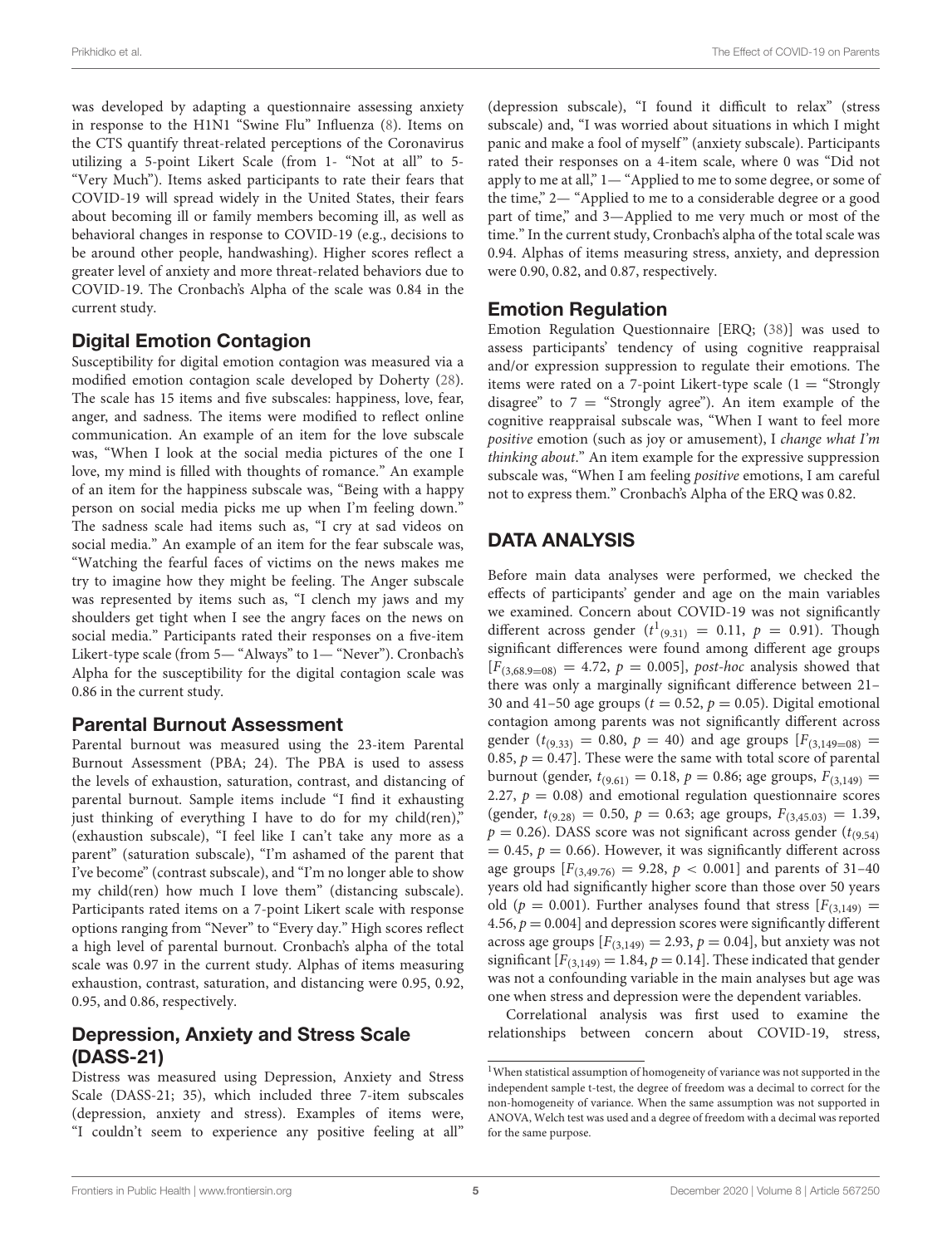<span id="page-5-0"></span>TABLE 2 | Descriptive statistics and correlations for study variables.

| Variable                     | М              | <b>SD</b> |           | $\mathbf{2}$ | 3         | 4         | 5         | 6         |           | 8         |
|------------------------------|----------------|-----------|-----------|--------------|-----------|-----------|-----------|-----------|-----------|-----------|
| 1. Depression                | 1.8            | 0.71      |           | $0.80**$     | $0.59**$  | $0.55***$ | $0.59***$ | $0.60**$  | $0.27**$  | $0.20*$   |
| 2. Stress                    | 2.3            | 0.8       | $0.80**$  |              | $0.62***$ | $0.49**$  | $0.48***$ | $0.43***$ | $0.25***$ | $0.225*$  |
| 3. PBA Exhaustion            | 3.2            | 1.8       | $0.58**$  | $0.62**$     |           | $0.79**$  | $0.76***$ | $0.64***$ | $0.24***$ | $0.20*$   |
| 4. PBA Contrast              | 2.2            | 1.5       | $0.55***$ | $0.49**$     | $0.79**$  |           | $0.84***$ | $0.79**$  | 0.09      | $0.25***$ |
| 5. PBA Saturation            | $\mathfrak{p}$ | 1.5       | $0.59**$  | $0.48**$     | $0.76***$ | $0.84***$ |           | $0.84***$ | 0.14      | $0.17*$   |
| 6. PBA Distancing            | 1.8            | 1.3       | $0.60**$  | $0.43**$     | $0.64***$ | $0.79**$  | $0.85***$ |           | 0.12      | $0.18*$   |
| 7. Concern about COVID-19    | 4.2            | 0.63      | $0.27**$  | $0.35***$    | $0.24***$ | 0.09      | 0.14      | 0.12      |           | $0.27**$  |
| 8. Digital Emotion Contagion | 3.3            | 0.66      | $0.20*$   | $0.22***$    | $0.20*$   | $0.25***$ | $0.17*$   | $0.17*$   | $0.27**$  |           |

 $*$ *p* < 0.05. \*\**p* < 0.01, *N* = 155.

DEC, general anxiety and depression, parental burnout, and ER. Linear and multiple linear regression analysis was conducted to assess the relationships between illness anxiety, parental burnout, DEC, and ER. Moderation analyses were performed to address hypotheses two and three. Moderation focuses on "when" questions and a moderation effect is usually present when a third variable affects the relationship between predictor and outcome variables [\(45\)](#page-9-18). All the analyses were conducted in IBM SPSS (Version 26), and moderation analysis was conducted via PROCESS SPSS—a versatile modeling tool developed to integrate many features that exist separately in a few popular statistical software programs, such as, mean centering predictors to reduce multicollinearity [\(46\)](#page-9-19), providing information about how much variance in the outcome variable can be explained by the model and specifically by the interaction [\(47\)](#page-9-20). Additionally, participants were asked questions regarding their personal experiences during COVID-19 Pandemic, such as: "Do you personally know anyone who got infected with Coronavirus?" and "Do you personally have a relative who is currently infected with Coronavirus? They were also asked to report their demographic background information, such as age, gender, race, ethnicity.

#### RESULTS

Correlations among study measures are presented in **[Table 2](#page-5-0)**. Linear regression analysis then examined whether concern about COVID-19 predicted stress and depression. Because age was had a significant effect on stress and depression, it was added to the regression models (see **[Table 3](#page-5-1)**). The results showed that both stress and depression were predicted by concern about COVID-19  $[F_{(2,150)} = 10.80, p < 0.001$  for stress;  $F_{(2,150)} = 6.00, p = 0.003$ for depression]. However, age was not significant in both models  $(p = 0.50$  for stress;  $p = 0.94$  for depression). In turn, Concern about COVID-19 moderately predicted parental burnout,  $F_{(1,154)}$  $= 5.465$ ,  $p < 0.05$ , which supports H1. Comparatively speaking, concern about COVID-19 explained more variance in stress (12.6%,  $\beta = 0.36$ ,  $t = 4.64$ ,  $p < 0.001$ ) than in depression (7.4%,  $β = 0.27, t = 3.37, p = 0.001)$  and parental burnout (3.4%,  $β =$ 0.19,  $t = 2.34$ ,  $p = 0.02$ ) (see **[Table 2](#page-5-0)**).

The moderation effect of digital emotion contagion (DEC) on the relationship between concern about COVID-19 and total score of the parental burnout measure was not significant, thus, H2 was not supported. However, analysis of the subscales of

<span id="page-5-1"></span>

| TABLE 3   Regression analyses of concern about COVID-19 and stress, |  |
|---------------------------------------------------------------------|--|
| depression, and parental burnout.                                   |  |

| <b>Predictor</b>                                         | в       | <b>SE</b> | β       | t                                                            | р     |  |  |
|----------------------------------------------------------|---------|-----------|---------|--------------------------------------------------------------|-------|--|--|
| Regression Analysis of Concern about COVID-19 and Stress |         |           |         |                                                              |       |  |  |
| (Constant)                                               | 0.46    | 0.42      |         | 1.01                                                         | 0.27  |  |  |
| Concern                                                  | 0.46    | 0.10      | 0.36    | 4.64                                                         | 0.00  |  |  |
| Age                                                      | $-0.05$ | 0.07      | $-0.05$ | $-0.68$                                                      | 0.50  |  |  |
| $R^2 = 0.121$                                            |         |           |         |                                                              |       |  |  |
|                                                          |         |           |         | Regression Analysis of Concern about COVID-19 and Depression |       |  |  |
| (Constant)                                               | 0.48    | 0.38      |         | 1.26                                                         | 0.21  |  |  |
| Concern                                                  | 0.31    | 0.09      | 0.27    | 3.37                                                         | 0.001 |  |  |
| Age                                                      | 0.01    | 0.07      | 0.01    | 0.07                                                         | 0.94  |  |  |
| $R^2 = 0.074$                                            |         |           |         |                                                              |       |  |  |
|                                                          |         |           |         | Regression Analysis of Concern about COVID-19 and Depression |       |  |  |
| (Constant)                                               | 0.68    | 0.78      |         | 0.87                                                         | 0.39  |  |  |
| Concern                                                  | 0.43    | 0.19      | 0.19    | 2.34                                                         | 0.02  |  |  |
| $R^2 = 0.034$                                            |         |           |         |                                                              |       |  |  |

parental burnout yielded significant results. More specifically, the moderation effect of DEC on the relationship between stress and parental contrast sub-scale showed that both stress ( $p \lt$ 0.001) and DEC ( $p = 0.02$ ) and the interaction between stress and DEC ( $p = 0.04$ ) significantly predicted contrast and all were positive predictors (see **[Table 4](#page-6-0)**). This suggests that stress has a significant effect on parental contrast when emotion contagion is high, or in other words, emotion contagion significantly increases the impact of stress on parental contrast. The whole model explains 28% of the variance in parental contrast, with about 2% contributing from the interaction. Comparatively speaking, stress had a higher coefficient, while DEC and the interaction had very similar coefficients (see **[Table 4](#page-6-0)**).

The same analyses were conducted with the other three subscales of parental burnout. Stress significantly predicted parental exhaustion ( $p < 0.001$ ) and saturation ( $p < 0.001$ ), but DEC did not ( $p = 0.35$  for exhaustion,  $p = 0.24$  for saturation) and the interaction terms were also not significant ( $p = 0.93$  for interaction in exhaustion model,  $p = 0.06$  for saturation model). In addition, stress significantly predicted parental distancing  $(p)$  $\epsilon$  0.001), while emotion contagion did not ( $p = 0.15$ ). However, the interaction of stress and DEC was a significant predictor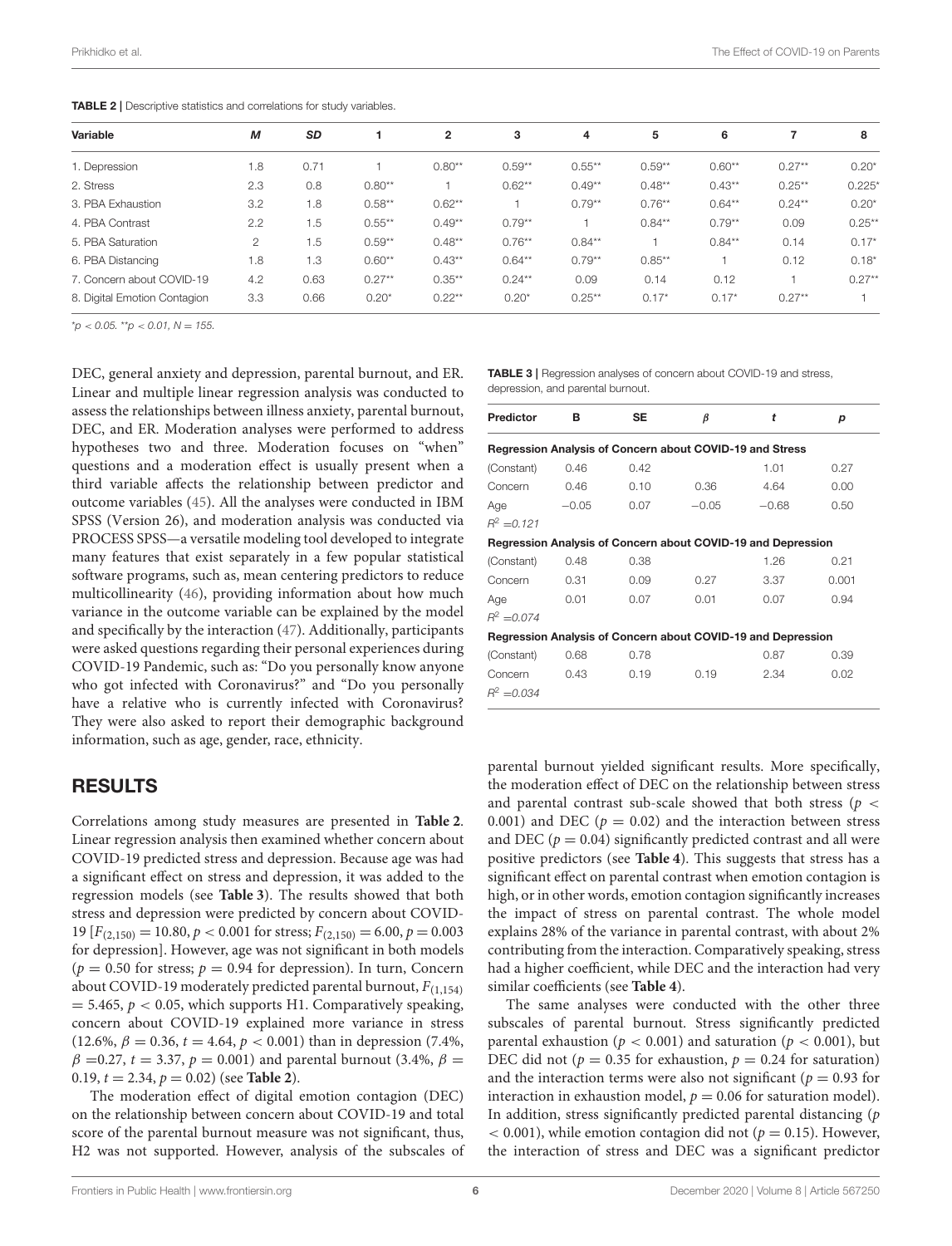<span id="page-6-0"></span>

| sub-scales.       |         |                                                                 |           |         |         |
|-------------------|---------|-----------------------------------------------------------------|-----------|---------|---------|
| <b>Predictor</b>  | в       | b 95% CI [LL, UL]                                               | <b>SE</b> | t       | p       |
|                   |         | Moderation Effect of DEC between stress and parental contrast   |           |         |         |
| (Constant)        | 2.15    | 1.95-2.35                                                       | 0.10      | 21.05   | < 0.001 |
| <b>Stress</b>     | 0.79    | $0.53 - 1.05$                                                   | 0.13      | 6.05    | < 0.001 |
| Emotion contagion | 0.37    | $0.06 - 0.68$                                                   | 0.16      | 2.33    | 0.02    |
| Interaction       | 0.35    | $0.02 - 0.69$                                                   | 0.17      | 2.09    | 0.04    |
| $R^2 = 0.28$      |         |                                                                 |           |         |         |
|                   |         | Moderation Effect of DEC between stress and parental exhaustion |           |         |         |
| (Constant)        | 3.17    | $2.94 - 3.40$                                                   | 0.12      | 27.24   | < 0.001 |
| <b>Stress</b>     | 1.35    | $1.06 - 1.64$                                                   | 0.15      | 9.09    | < 0.001 |
| Emotion contagion | 0.17    | $-0.19 - 0.52$                                                  | 0.18      | 0.94    | 0.35    |
| Interaction       | $-0.02$ | $-0.40 - 0.36$                                                  | 0.19      | $-0.09$ | 0.93    |
| $R^2 = 0.38$      |         |                                                                 |           |         |         |
|                   |         | Moderation Effect of DEC between stress and parental saturation |           |         |         |
| (Constant)        | 1.95    | $1.74 - 2.17$                                                   | 0.11      | 17.82   | < 0.001 |
| <b>Stress</b>     | 0.86    | $0.58 - 1.13$                                                   | 0.14      | 6.13    | < 0.001 |
| Emotion contagion | 0.20    | $-0.14 - 0.53$                                                  | 0.17      | 1.17    | 0.24    |
| Interaction       | 0.34    | $-0.02 - 0.70$                                                  | 0.18      | 1.87    | 0.06    |
| $R^2 = 0.26$      |         |                                                                 |           |         |         |
|                   |         | Moderation Effect of DEC between stress and parental distancing |           |         |         |
| (Constant)        | 1.74    | 1.54-1.93                                                       | 0.10      | 17.72   | < 0.001 |
| <b>Stress</b>     | 0.65    | $0.40 - 0.89$                                                   | 0.12      | 5.19    | < 0.001 |
| Emotion contagion | 0.22    | $-0.08 - 0.52$                                                  | 0.15      | 1.44    | 0.15    |
| Interaction       | 0.41    | $0.09 - 0.73$                                                   | 0.16      | 2.52    | 0.01    |
| $R^2 = 0.23$ .    |         |                                                                 |           |         |         |

of parental distancing  $(p = 0.01)$  (see **[Table 4](#page-6-0)**). This indicates that, like with the parental contrast subscale, emotion contagion increases the impact of stress on parental distancing. The whole model explained 23% of the variance in parental contrast, with about 3% variance accounted for by the interaction.

The effect of stress on parental burnout was further moderated by knowing people who are infected with COVID-19 ( $p \leq$ 0.001). Stress ( $p < 0.001$ ) and the interaction between stress and knowing people infested with COVID-19 ( $p < 0.01$ ) had significant positive effects on parental burnout, indicating that having relatives infected with COVID-19 increased the effect of stress on parental burnout. The whole model explained 37% of the variance in parental burnout. The effect of DEC on parental burnout was also moderated by having relatives infected with COVID-19. DEC ( $p < 0.01$ ) and the interaction ( $p < 0.001$ ) between DEC and having a relative infected with COVID-19 had significant positive effects on parental burnout, indicating that having relatives infected with COVID-19 increases the effect of DEC on parental burnout. The whole model explained 15% of the variance in parental burnout (see **[Tables 5](#page-6-1)**, **[6](#page-6-2)**).

We also tested H3 through moderation analysis. The results indicated that DEC significantly predicted concern about COVID-19 ( $p < 0.001$ ), whereas individual ER did not ( $p =$ 0.29). The interaction between DEC and ER had a significant (p < 0.001) yet negative effect on the relationship (see **[Table 7](#page-6-3)**). This indicates that a higher level of ER significantly reduces

<span id="page-6-1"></span>TABLE 5 | Moderation effect of having relatives infected with COVID-19 between parental burnout and DEC.

| Predictor                                  | в    | <b>b</b> 95% CI [LL, UL] | <b>SE</b> | t     | р       |
|--------------------------------------------|------|--------------------------|-----------|-------|---------|
| Constant                                   | 2.48 | $2.27 - 2.70$            | 0.11      | 22.67 | < 0.001 |
| Digital emotion<br>contagion               | 0.43 | $0.10 - 0.76$            | 0.17      | 2.57  | 0.01    |
| Having relatives<br>infected with COVID-19 | 0.40 | $-0.32 - 1.11$           | 0.36      | 1.10  | 0.27    |
| Interaction<br>$R^2 = 0.15$ .              | 1.96 | $0.99 - 2.92$            | 0.49      | 4.02  | < 0.001 |

<span id="page-6-2"></span>TABLE 6 | Moderation effect of emotion regulation between DEC and concern about COVID-19.

| Predictor                     | в       | <b>b</b> 95% CI [LL, UL] | <b>SE</b> |         | D       |
|-------------------------------|---------|--------------------------|-----------|---------|---------|
| (Constant)                    | 4.19    | $4.10 - 4.29$            | 0.05      | 90.09   | < 0.001 |
| Emotion contagion             | 0.24    | $0.10 - 0.38$            | 0.07      | 3.32    | < 0.001 |
| Emotion regulation            | $-0.05$ | $-0.14 - 0.04$           | 0.05      | $-1.07$ | 0.29    |
| Interaction<br>$R^2 = 0.18$ . | $-0.20$ | $-0.30$ to $-0.11$       | 0.05      | $-417$  | < 0.001 |

<span id="page-6-3"></span>TABLE 7 | Moderation effect of having relatives infected with COVID-19 between parental burnout and stress.

| <b>Predictor</b>                           | в       | <b>b</b> 95% CI [LL, UL] | <b>SE</b> |         | р       |
|--------------------------------------------|---------|--------------------------|-----------|---------|---------|
| (Constant)                                 | 2.45    | $2.26 - 2.63$            | 0.09      | 25.88   | < 0.001 |
| <b>Stress</b>                              | 1.05    | $0.82 - 1.29$            | 0.12      | 8.88    | < 0.001 |
| Having relatives<br>infected with COVID-19 | $-0.30$ | $-0.94 - 0.35$           | 0.33      | $-0.91$ | 0.36    |
| Interaction<br>$R^2 = 0.37$ .              | 0.98    | $0.26 - 1.70$            | 0.36      | 2.70    | 0.01    |

the effect of DEC on concern about COVID-19, suggesting a beneficial effect of ER. The full model explains 18% of the variance in parental contrast, with about 10% accounted for by the interaction term.

# **DISCUSSION**

This study showed that concern about COVID-19 predicted stress, depression, and parental burnout. These results align with findings of Koutsimani et al. [\(5\)](#page-8-4), who found that people experiencing higher levels of anxiety are more prone to burnout. Likewise, we found parents who experienced higher levels of anxiety in response to COVID-19 and who believed they had higher possibility of being infected tended to experience higher levels of parental burnout in all four domains.

Anxiety is accompanied with intrusive thoughts and may lead to mental fatigue, becoming a risk factor that increases parental stress disturbing the balance between risks and resources described by the theoretical framework of parental burnout developed by Mikolajczak and Roskam [\(6\)](#page-8-5). Thus, parents who experience higher levels of concern about the virus might benefit from using resources such as self-compassion practices and social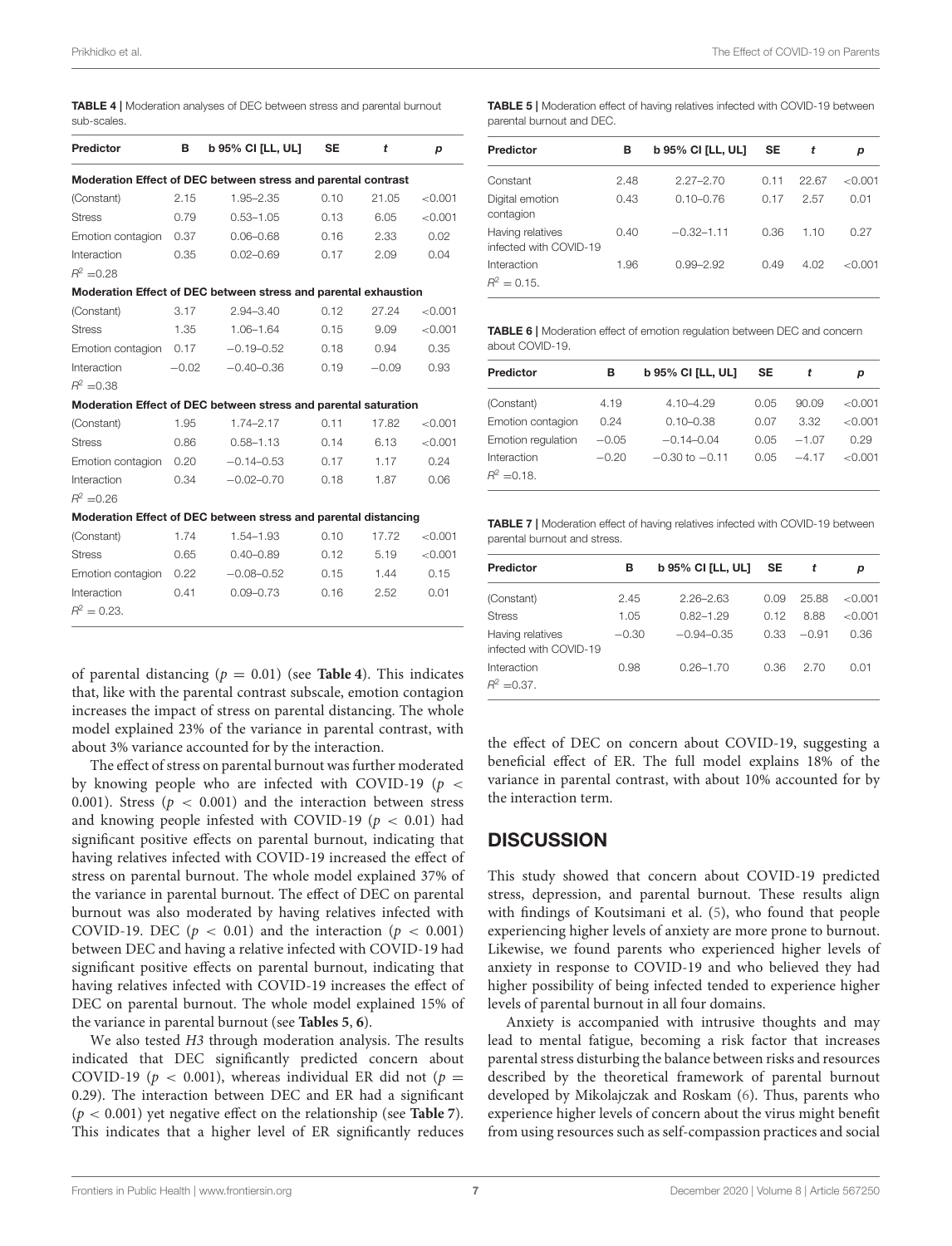support to decrease anxiety and stress. This is especially true if they have relatives infected with COVID-19 because the virus becomes more personal to them, which may increase their illness anxiety [\(4\)](#page-8-3).

Having relatives infected with COVID-19 increased the effect of stress on parental burnout along with the effect of DEC on parental burnout. It is possible that the personal experience of having the virus affect someone you know increases the anxiety about the COVID-19, which becomes an additional risk factor for parents exhausting their coping resources. The increased DEC effect on parental burnout when a parent has a relative infected with COVID-19 could be due to that a person may engage in excessive use of internet during pandemic. This is considering a safety-seeking behavior that people use to cope with illness anxiety [\(4\)](#page-8-3). However, actively searching for virus-related information may become a risk factor for parents as it may trigger negative emotions due to DEC.

The current research showed that parental burnout is affected by susceptibility to emotion contagion. More specifically, DEC increased the impact of stress on two subscales of parental burnout: contrast and distancing. During quarantine in a Pandemic, ways to obtain social support are often limited to digital communication. This result means that the more parents are susceptible to take on other people's emotions on social media, the more they tend to feel that they are not as good parents as they used to be and that they are no longer able to make efforts for their children and can't do anything out of usual routines as parents. One of the explanations for the moderating role of DEC on the relationship between stress and contrast is that pandemic changed lives of parents. While completing the survey, they may, consciously or unconsciously, have compared pandemic parenting with pre-pandemic parenting and felt that they were not coping well enough during this crisis. De los Santos et al. [\(15\)](#page-8-14) found that mothers on social media tend to express negative emotions more often than positive, thus, susceptibility to DEC of negative emotions makes a mother experience more anger, sadness, and fear herself. Regarding burnout related to perceived contrast, mothers may seek information about the expectations of motherhood and try to improve their confidence as mothers [\(14\)](#page-8-13). However, when they compare themselves to other mothers and see that they are not doing as well as other parents, they may feel ashamed and think about their pre-pandemic parenting, which was different and up to their standards of a "good mother."

Distancing-related burnout involves difficulty doing anything out of standard routines, and it may be exacerbated by social media discussions between mothers when they express negative emotions about new responsibilities they need to fulfill in pandemic parenting. For instance, in Facebook mothers' groups, parents emotionally discuss how tired they are and how they are not planning to do extra work as parents because they have no energy to do so. DEC may then make other parents experience the same emotions. Paradoxically, these results may show that social media does foster a sense of connection among parents during the Pandemic, but this connection is not making them feel better, rather it leads to burnout through DEC. It may happen because negative emotions in general are more contagious among strangers [\(21,](#page-8-20) [22\)](#page-8-21), amplifying shared stressful experiences [\(23\)](#page-8-22). Thus, when mothers on social media observe other mothers' struggles, they feel more stressed themselves through affective stress contagion [\(24\)](#page-8-23). However, we do not know if participants used social media actively or passively. Passive use is more likely to be problematic, as Appel [\(17\)](#page-8-16) showed passive usage decreases well-being and increases envy, leading to depression.

The results showed that a higher level of ER reduced the relationship between digital emotion contagion and concern about COVID-19, thus ER may have a positive effect on this relationship. This means that when parents use ER strategies after they become emotionally involved in DEC on social media, they tend to have lower anxiety about COVID-19. This result aligns with the research on cognitive reappraisal as an ER strategy. Parents could use cognitive reappraisal to change the meaning of the situation and improve their emotional experiences [\(38\)](#page-9-11). For example, when a parent is navigating social media websites and starts feeling anxious about COVID-19 because other users are expressing fears, they could try to re-interpret the situation and/or change its meaning. An example of a cognitive reappraisal would be, instead of thinking, "this virus is going to kill me," they think, "I am using all the necessary precautions and the chance to get infected for me or my family is low." This relationship may reflect the awareness of DEC among study participants. They may have recognized that being on social media may make them prone to take on other people's emotions and, thus, they may have tried to regulate their feelings and decrease anxiety.

#### LIMITATIONS AND FUTURE RESEARCH

An important limitation of the present study is the use of a cross-sectional design, in which participants completed the measures only once. Thus, we are unable to draw cause and effect relationships among the study variables. Future research should utilize longitudinal measures to study the relationships among anxiety, internet use, ER, and parental burnout. Another limitation is the limited size and diversity of the sample. We also did not include questions regarding parental communication in social media groups, and didn't ask how much time participants spend looking for information about COVID-19, these questions could have informed present research and would have made our discussion of findings more robust.

Future studies may focus on socio-demographic differences between parents of different races, ethnicities, and marital status. Additionally, researchers may want to investigate fathers' emotional experiences during the Pandemic and compare those with maternal feelings and behaviors. Another limitation is that only cognitive reappraisal and expressive suppression were assessed. Future projects may focus on the difficulties in ER, assessing broader range of ER strategies and techniques that parents use to cope with concern about COVID and burnout.

Qualitative interviews with parents exploring ways that they use social media could help to obtain an in-depth understanding of the function of social media in parental burnout, concern about COVID-19, and emotion regulation during pandemic. One of the factors that impacts DEC is activity vs. passivity of a social media user. Future studies could investigate the relationship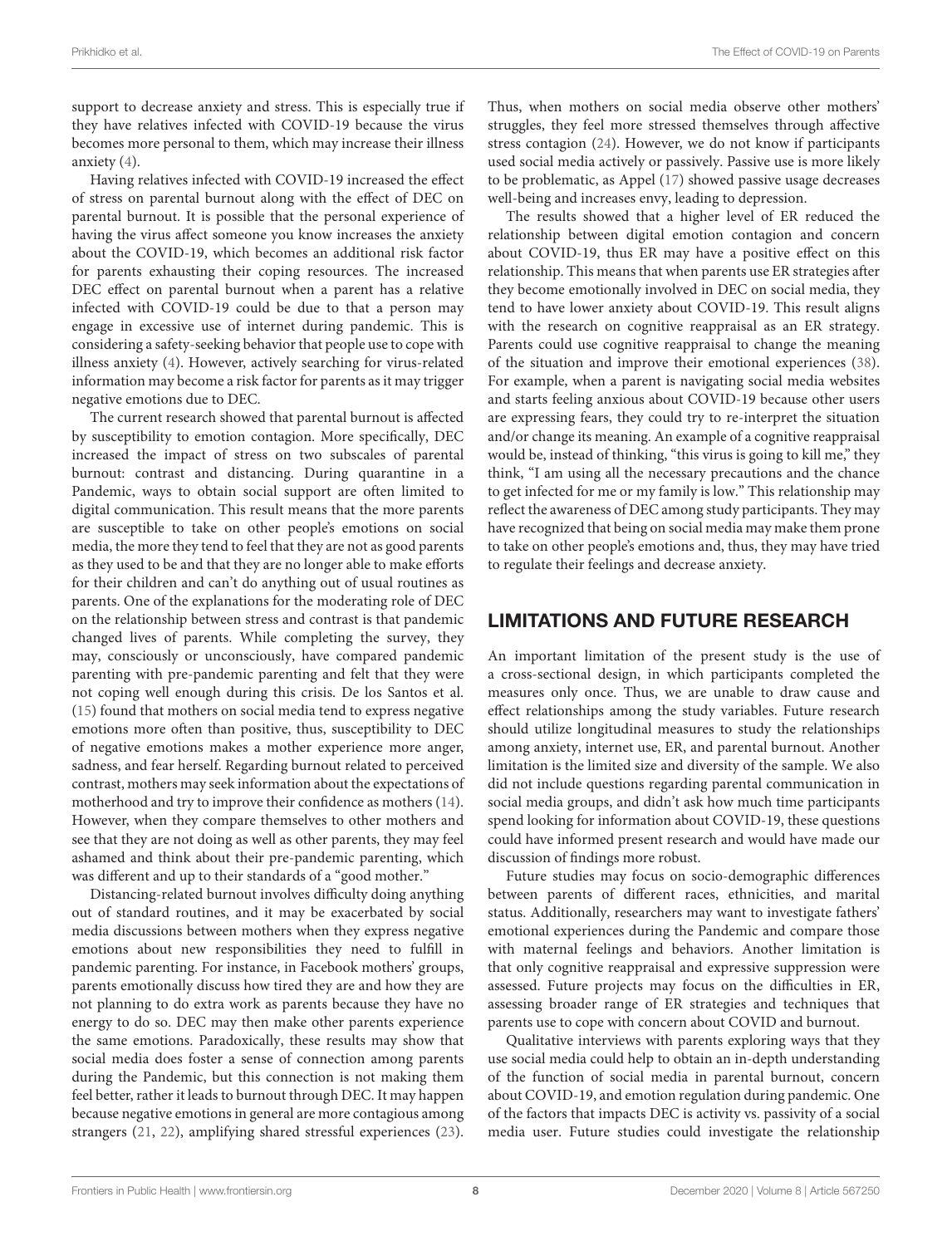between activity and/or passivity on social media, the type of social media, DEC, ER, and burnout among parents.

### **CONCLUSION**

The present study explored the role of susceptibility to digital emotion contagion in the relationship between concern about COVID-19, stress, parental burnout, and emotion regulation. We found that parents who were more susceptible to digital emotion contagion were experiencing higher parental burnout when feeling stressed. Parents who used emotion regulation strategies when they experienced emotion contagion had lower anxiety about COVID-19. These data suggest that digital emotion contagion media affects experiences of stress and burnout in parents and that emotion regulation helps to mitigate these effects during a pandemic threat.

# DATA AVAILABILITY STATEMENT

The raw data supporting the conclusions of this article will be made available by the authors, without undue reservation.

# **REFERENCES**

- <span id="page-8-0"></span>1. Lebow JL. Family in the Age of COVID-19. Fam. Proc. (2020). doi: [10.1111/famp.12543](https://doi.org/10.1111/famp.12543)
- <span id="page-8-1"></span>2. Orgilés M, Morales A, Delvecchio E, Mazzeschi C, Espada JP. Immediate psychological effects of the COVID-19 quarantine in youth from Italy and Spain. Center Open Sci. (2020). doi: [10.31234/osf.io/5bpfz](https://doi.org/10.31234/osf.io/5bpfz)
- <span id="page-8-2"></span>3. Cameron EE, Joyce K, Delaquis C, Reynolds K, Protudjer J, Roos LE. Maternal psychological distress & mental health service use during the COVID-19 pandemic. Center Open Sci. (2020). doi: [10.1016/j.jad.2020.07.081](https://doi.org/10.1016/j.jad.2020.07.081)
- <span id="page-8-3"></span>4. Jungmann SM, Witthöft M. Health anxiety, cyberchondria, and coping in the current COVID-19 pandemic: Which factors are related to coronavirus anxiety?. J Anxiety Disord. (2020). 102239. doi: [10.1016/j.janxdis.2020.102239](https://doi.org/10.1016/j.janxdis.2020.102239)
- <span id="page-8-4"></span>5. Koutsimani P, Montgomery A, Georganta K. The relationship between burnout, depression, and anxiety: A systematic review and meta-analysis. Front Psychol. (2019) 10:284. doi: [10.3389/fpsyg.2019.00284](https://doi.org/10.3389/fpsyg.2019.00284)
- <span id="page-8-5"></span>6. Mikolajczak M, Roskam I. A theoretical and clinical framework for parental burnout: The balance between risks and resources (BR2). Front Psychol. (2018) 9:886. doi: [10.3389/fpsyg.2018.00886](https://doi.org/10.3389/fpsyg.2018.00886)
- <span id="page-8-6"></span>7. Clement, J. (2017). Parents Online - Statistics and Facts. Statista. Retrieved from: [https://www.statista.com/topics/2525/parents-online/.](https://www.statista.com/topics/2525/parents-online/)
- <span id="page-8-7"></span>8. Wheaton MG, Abramowitz JS, Berman NC, Fabricant LE, Olatunji BO. Psychological predictors of anxiety in response to the H1N1 (swine flu)
- <span id="page-8-8"></span>pandemic. Cogn Ther Res. (2012) 36:210–8. doi: [10.1007/s10608-011-9353-3](https://doi.org/10.1007/s10608-011-9353-3) Asmundson A. Treating Health Anxiety: A Cognitive Behavioral Approach. New York, NY: Guilford. (2004). doi: [10.1016/S1077-7229\(04\)80015-4](https://doi.org/10.1016/S1077-7229(04)80015-4)
- <span id="page-8-9"></span>10. Taylor S. The Psychology of Pandemics: Preparing for the Next Global Outbreak of Infectious Disease. Newcastle upon Tyne, UK: Cambridge Scholars Publishing (2019).
- <span id="page-8-10"></span>11. Schimmenti A, Billieux J, Starcevic V. The four horsemen of fear: An integrated model of understanding fear experiences during the COVID-19 pandemic. Clin Neuropsych. (2020) 17:41–45. doi: [10.36131/CN20200202](https://doi.org/10.36131/CN20200202)
- <span id="page-8-11"></span>12. Labrague L. Facebook use and adolescents' emotional states of depression, anxiety, and stress . Heal Sci J. (2014) 8:80–9.
- <span id="page-8-12"></span>13. Dhir A, Yossatorn Y, Kaur P, Chen S. Online social media fatigue and psychological wellbeing—A study of compulsive use, fear of missing out, fatigue, anxiety and depression. Int J Infor Manag. (2018) 40:141–52. doi: [10.1016/j.ijinfomgt.2018.01.012](https://doi.org/10.1016/j.ijinfomgt.2018.01.012)

### ETHICS STATEMENT

The studies involving human participants were reviewed and approved by the Social and Behavioral Institutional Review Board of Florida International University. The patients/participants provided their written informed consent to participate in this study.

## AUTHOR CONTRIBUTIONS

AP developed and designed the methodology, conducted data collection, applied statistical techniques to analyze and synthesize the study data, prepared the published work, specifically writing the initial draft. HL applied statistical techniques to analyze and synthesize the study data, provided the analysis tool and prepared the published work, specifically with critical reviews, editing, and revisions. MW assisted in developing the research plan and data collection, and prepared the published work, specifically with critical reviews, editing and revisions. All authors contributed to the article and approved the submitted version.

- <span id="page-8-13"></span>14. Gibson L, Hanson VL. Digital motherhood: how does technology help new mothers? In: Proceedings of the SIGCHI Conference on Human Factors in Computing Systems (CHI'13). Association for Computing Machinery University of Dundee (2013). p. 313–322. doi: [10.1145/2470654.2470700](https://doi.org/10.1145/2470654.2470700)
- <span id="page-8-14"></span>15. de los Santos TM, Amaro LM, Joseph NT. Social comparison and emotion across social networking sites for mothers. Comm Rep. (2019) 32:82– 97. doi: [10.1080/08934215.2019.1610470](https://doi.org/10.1080/08934215.2019.1610470)
- <span id="page-8-15"></span>16. Dor,é BP, Morris RR, Burr DA, Picard RW, Ochsner KN. Helping others regulate emotion predicts increased regulation of one's own emotions and decreased symptoms of depression. Pers Soc Psychol Bull. (2017) 43:729– 39. doi: [10.1177/0146167217695558](https://doi.org/10.1177/0146167217695558)
- <span id="page-8-16"></span>17. Appel H, Gerlach AL, Crusius J. The interplay between Facebook use, social comparison, envy, and depression. Curr Opin Psychol. (2016) 9:44– 9. doi: [10.1016/j.copsyc.2015.10.006](https://doi.org/10.1016/j.copsyc.2015.10.006)
- <span id="page-8-17"></span>18. Amaro LM, Joseph NT, de los Santos TM. Relationships of online social comparison and parenting satisfaction among new mothers: the mediating roles of belonging and emotion. J Fam Comm. (2019) 19:144– 56. doi: [10.1080/15267431.2019.1586711](https://doi.org/10.1080/15267431.2019.1586711)
- <span id="page-8-18"></span>19. Hatfield E, Cacioppo J, Rapson R. Emotional Contagion. Cambridge University Press (1994).
- <span id="page-8-19"></span>20. Hess U, Fischer A. Emotional mimicry: Why and when we mimic emotions. Soc Pers Psychol Comp. [\(2014\) 8:45–57. doi: 10.1111/spc3.](https://doi.org/10.1111/spc3.12083) 12083
- <span id="page-8-20"></span>21. Coviello L, Sohn Y, Kramer ADI, Marlow C, Franceschetti M, Christakis NA, et al. Detecting emotional contagion in massive social networks. PLoS ONE. (2014) 9:e90315. doi: [10.1371/journal.pone.0090315](https://doi.org/10.1371/journal.pone.0090315)
- <span id="page-8-21"></span>22. Paukert AL, Pettit JW, Amacker A. The role of interdependence and perceived similarity in depressed affect contagion. Behav Therapy. (2008) 39:277– 85. doi: [10.1016/j.beth.2007.08.001](https://doi.org/10.1016/j.beth.2007.08.001)
- <span id="page-8-22"></span>23. Nahleen S, Dornin G, Takarangi MKT. When more is not merrier: Shared stressful experiences amplify. Cogn Emot. (2019) 33:1718–25. doi: [10.1080/02699931.2019.1597683](https://doi.org/10.1080/02699931.2019.1597683)
- <span id="page-8-23"></span>24. Erkens VA, Nater UM, Hennig J, Häusser JA. Social identification and contagious stress reactions. Psychoneuroendocr. (2019) 102:58–62. doi: [10.1016/j.psyneuen.2018.11.034](https://doi.org/10.1016/j.psyneuen.2018.11.034)
- <span id="page-8-24"></span>25. Goldenberg A, Gross JJ. Digital Emotion Contagion. Trends Cogn Sci. (2020) 24:316–28. doi: [10.1016/j.tics.2020.01.009](https://doi.org/10.1016/j.tics.2020.01.009)
- <span id="page-8-25"></span>26. Utz S. Social media as sources of emotions. In: Sassenberg K, Vliek M editors. Social Psychology in Action Springer (2019). p. 205–19.